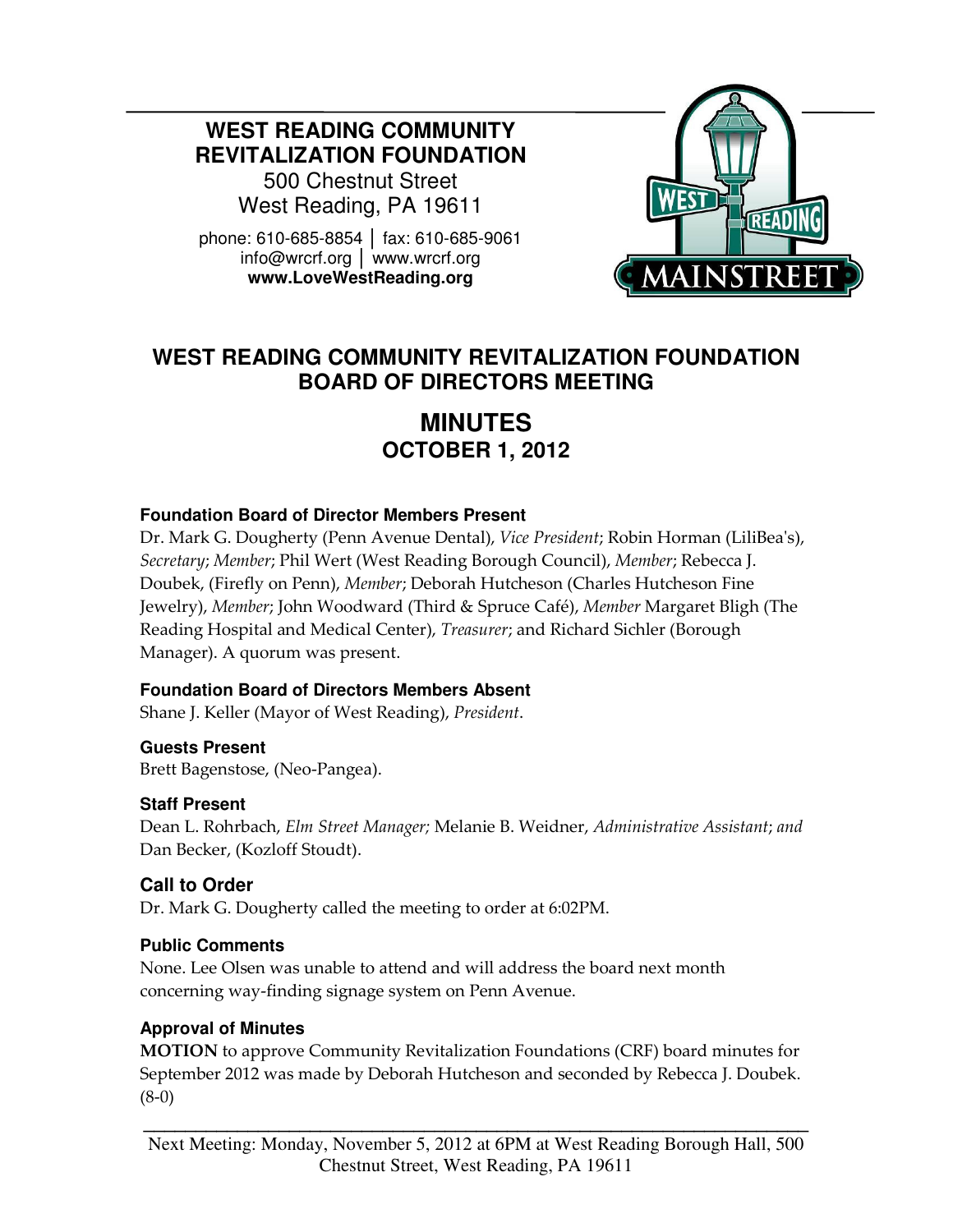## **Treasurers' Report**

CRF Treasurer Ms. Bligh referred to August and September financial reports included in member's packets. There were no questions.

MOTION to approve the August and September Community Revitalization Foundation financial reports and accounts payable reports was made by John Woodward and seconded by Deborah Hutcheson. (8-0)

## **Promotion and Marketing Team**

Ms. Hutcheson reported the Fall Festival on the Avenue event netted about \$2,700. The Love West Reading Fashion Show a.k.a. Giving Goes Glam netted \$3,67.50 for CRF. The First Thursday on Penn for October will feature a Health Walk in cooperation with TRHMC Women's Health Center. The Boo on the Avenue event runs the whole month of October. The theme for Holiday Glow Celebration will begin Friday, November 30th with the borough tree lighting ceremony. The theme this year is "It's a Wonderful Life".

## **Business Association**

Ms. Horman reported the Greater Reading Visitor's Bureau has approached the association about a 1/3 page group ad in their publication which is placed in various locations throughout the county frequented by visitors and would run for an entire year and showcase five Main Street shopping areas in Berks.

MOTION to approve the Greater Reading Visitor's Bureau group add only if 4-5 other Main Street's agree with the \$650/per organization rate was made by Deborah Hutcheson and seconded by Rebecca J. Doubek. (8-0)

# **Elm Street Report**

Copies of the Elm Street Manger's monthly report were included in member's packets. Dean L. Rohrbach handed out copies of the 9/20 NAC Design Committee minutes and addressed the board. We had settlement today and now own 23 South  $7<sup>th</sup>$  Avenue a.k.a. PARR Project #1. We were credited with \$1,000 saying we would clean out the property. The contract for the 5<sup>th</sup> Avenue Streetscape Improvements has been awarded and work should be completed this year weather permitting. The owner of one property does not want a grass median. The borough currently does not have an ordinance in place requiring property owners or utility companies to replace or maintain grass median streetscape improvements.

Ten properties were painted during our 2012 Let's Paint the Town event and three more will be painted on the 400 block of Chestnut through use of Façade Grants. We had \$3,966 in cost overruns because we decided to do the project right we needed to paint the sides of three properties or the overall effect would be compromised. This deficit has been made up by a \$25,000 grant from the Colonial Oaks Foundation.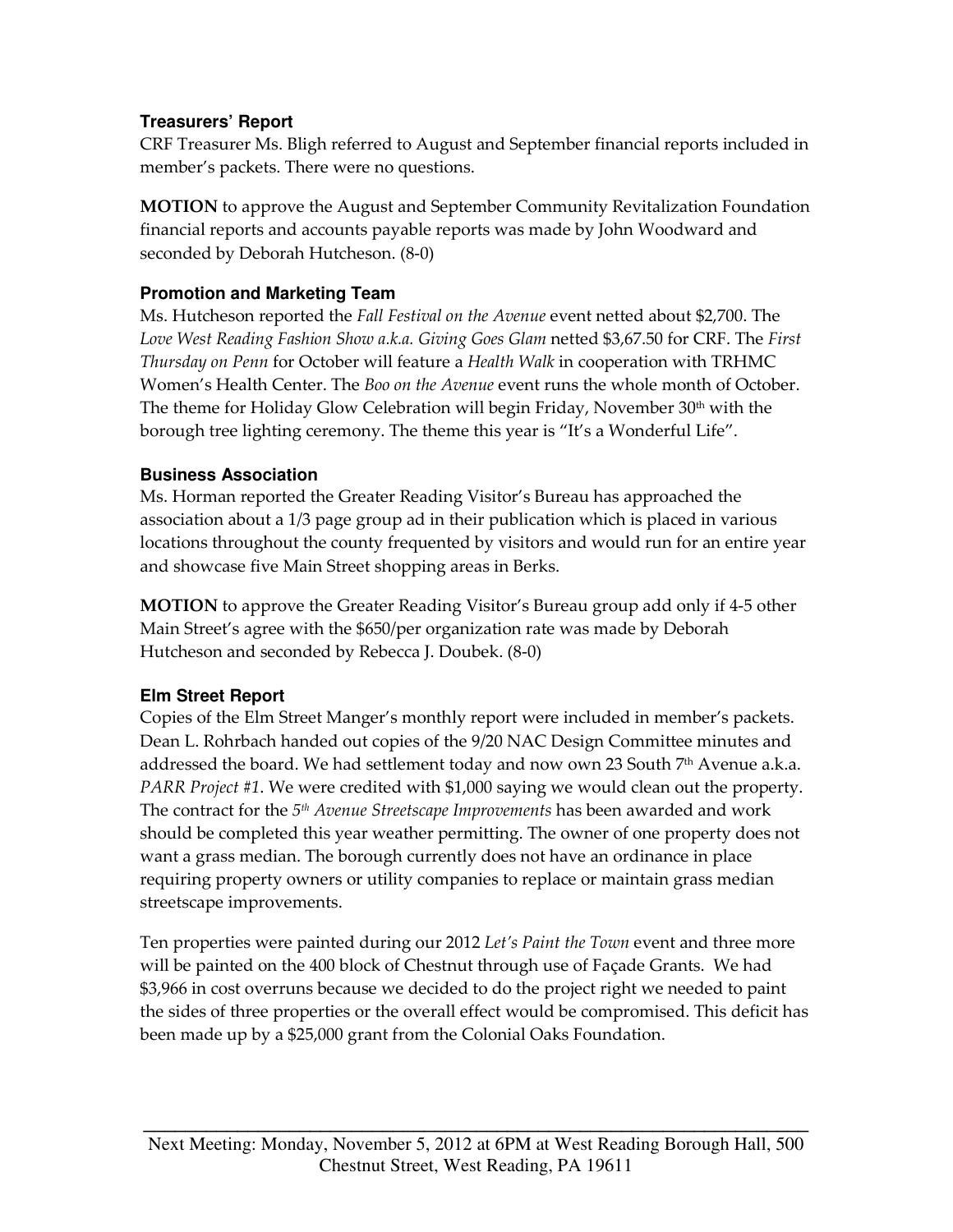MOTION to approve the three Façade Improvement Grants and two Home Security Grants recommended in the 9/20 NAC Design Committee minutes was made by Mr. Woodward and seconded by Rebecca J. Doubek. (8-0)

Putting deed restrictions on PARR properties was discussed. Mr. Woodward felt market forces would keep the property owner-occupied. If we do decide to include deed restrictions it was felt three-years would be satisfactory.

Mr. Rohrbach stated last week Mr. Woodward attended PDC Leadership Training in State College which is mandatory for at least one board member once a year. Mr. Rohrbach also stated there are funds available to send board members to other PDC training to help them do their jobs.

### **Old & New Business**

Love West Reading Website Mr. Bagenstose addressed the board and distributed copies of a list of features that would benefit the site under the \$25,000 Phase 2 proposal. Currently the Love West Reading site is getting 500-700 hits a month with people staying 4-5 minutes. Last November we presented the idea to The Wyomissing Foundation. Since then merchants have raised about \$2,000 of their \$5,000 goal with many saying money could be better spent elsewhere. Now that Elm Street has allocated \$5,000 to improve its online presence these funds could be used to go back to The Wyomissing Foundation to try to rekindle their interest.

CRF Governance Guidelines Tabled.

Public Comment Policy: Public comments will be limited to 30 minutes total and allow individuals 3-5 minutes each to speak.

MOTION to approve Resolution No. 120901 adopting Public Meeting Rules and Regulations, with instructions to change the date on the document before signing, was made by Deborah Hutcheson and seconded by Phil Wert. (8-0)

Staff Evaluations: Tabled.

Executive Session: The board went in to Executive Session at 7:10 and exited at 7:52. No actions were taken.

# **Adjournment**

The WRCRF meeting was recessed until Monday, October 8, 2012 at Borough Hall.

**\_\_\_\_\_\_\_\_\_\_\_\_\_\_\_\_\_\_\_\_\_\_\_\_\_\_\_\_\_\_\_\_\_\_\_\_\_\_\_\_\_\_\_\_\_\_\_\_\_\_\_\_\_\_\_\_\_\_\_\_\_\_\_\_**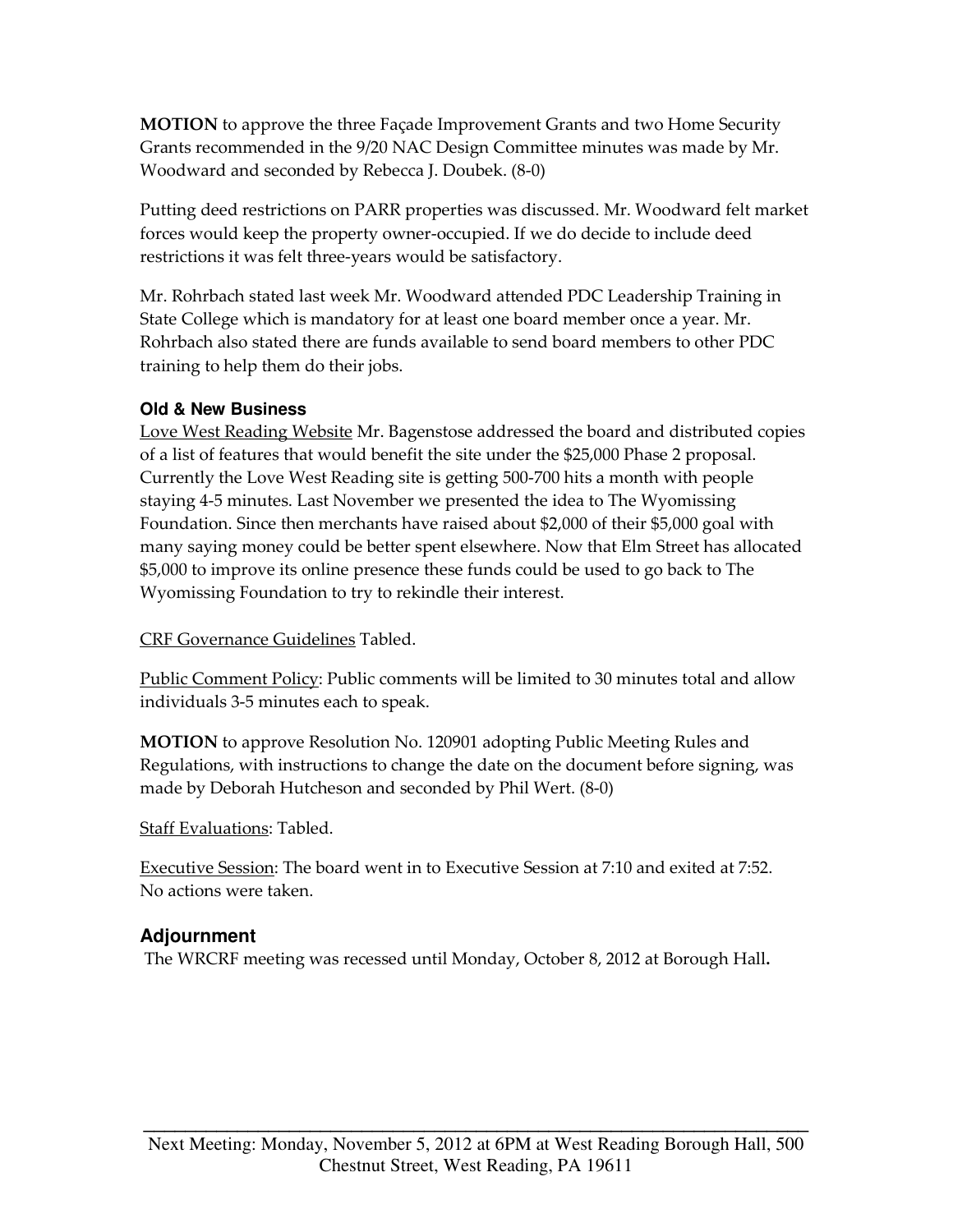**WEST READING COMMUNITY REVITALIZATION FOUNDATION** 

500 Chestnut Street West Reading, PA 19611

phone: 610-685-8854 │ fax: 610-685-9061 info@wrcrf.org │ www.wrcrf.org **www.LoveWestReading.org** 



# **WEST READING COMMUNITY REVITALIZATION FOUNDATION BOARD OF DIRECTORS MEETING**

# **MINUTES OCTOBER 24, 2012**

### **Foundation Board of Director Members Present**

Shane J. Keller (Mayor of West Reading), President, Dr. Mark G. Dougherty (Penn Avenue Dental), Vice President; Robin Horman (LiliBea's), Secretary; Member; Phil Wert (West Reading Borough Council), Member; Rebecca J. Doubek, (Firefly on Penn), Member; Deborah Hutcheson (Charles Hutcheson Fine Jewelry), Member; John Woodward (Third & Spruce Café), Member, and Richard Sichler (Borough Manager). A quorum was present.

## **Foundation Board of Directors Members Excused**

Margaret Bligh (The Reading Hospital and Medical Center), Treasurer.

#### **Guests Present**

Elizabeth Heckler (Borough Council) and Suzanne Thompson (Neighborhood Advisory Committee).

## **Staff Present**

Dean L. Rohrbach, Elm Street Manager.

# **Call to Order**

Shane J. Keller called the meeting to order at 7:01PM.

#### **Public Comments**

Mrs. Heckler asked what business was going into the old Tobacco Land property at  $5<sup>th</sup>$ and Penn. Ms. Hutcheson responded it will be a Subway sandwich franchise.

#### **Elm Street Report**

Copies of the Rehabilitation Agreement and Change Order for PARR Project #1 at 23 South 7<sup>th</sup> Avenue were distributed to board members.

**\_\_\_\_\_\_\_\_\_\_\_\_\_\_\_\_\_\_\_\_\_\_\_\_\_\_\_\_\_\_\_\_\_\_\_\_\_\_\_\_\_\_\_\_\_\_\_\_\_\_\_\_\_\_\_\_\_\_\_\_\_\_\_\_**